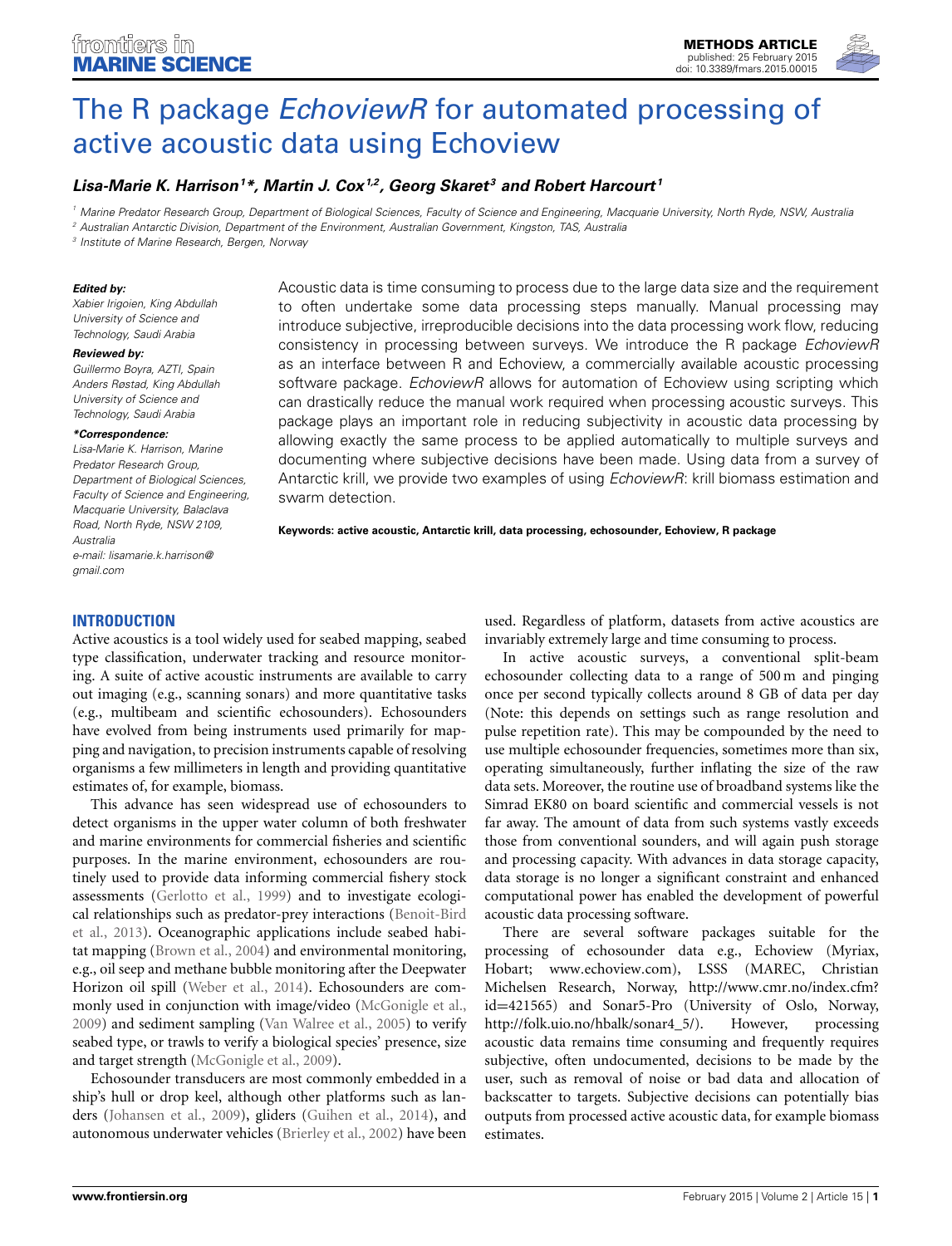Here we present the R package *EchoviewR* as a tool to: (1) reduce the processing time requiring a human operator, (2) document processing steps thereby generating reproducible methodology, and (3) provide a framework within which additional functionality can be built by members of the acoustics community, so reducing the number of subjective decisions. The *EchoviewR* package is an interface between the widely used and freely available R program [\(http://www](http://www.R-project.org/)*.*R-project*.*org/) and Echoview (Myriax, Hobart; www*.*[echoview](www.echoview.com)*.*com). The methods used are generic and can be transferred to other acoustic processing software with scripting options, but the package as such is incompatible with other acoustic software.

*EchoviewR* uses Component Object Model (COM) scripting to run Echoview using R. This removes a large portion of the manual processing time and enables entire acoustic surveys to be mostly processed automatically. It also increases consistency in processing because the same methods and thresholds can be applied in exactly the same way to multiple data sets. Hence *EchoviewR* provides a reproducible and transparent automated method for processing acoustic data using Echoview. Some examples of its use include filtering of data, automated biomass estimation and detection of krill swarms.

Using two examples, we illustrate *EchoviewR* functionality. Both examples are based on data collected during surveys of Antarctic krill (*Euphausia superba*; herein krill) using a Simrad EK60 echosounder (Horten, Norway) with downward facing hull-mounted transducers. The first example estimates regional krill biomass, and the second example detects krill swarms.

*EchoviewR* is intended to speed up processing of already clean acoustic data and is not currently capable of removing false bottom effects, time varied gain or noise spikes although the package can access Echoview virtual variables to do some of these tasks, e.g., "Background noise re[moval algorithm" virtual variable \(](#page-4-5)De Robertis and Higginbottom, [2007](#page-4-5)). The package is intended only as a method of automating processing using Echoview and is not a standalone method for processing acoustic data.

## **METHODS**

## **IMPLEMENTATION AND DEPENDENCIES**

*EchoviewR* was created using R 3.1 [\(R Development Core Team](#page-5-4), [2014](#page-5-4); available from [http://cran](http://cran.r-project.org/)*.*r-project*.*org/) with R-Studio 0.98.932 [\(Rstudio, 2014](#page-5-5); available from [http://www](http://www.rstudio.com/)*.*rstudio*.* [com/\)](http://www.rstudio.com/), and Echoview 6.1 [\(Myriax](#page-5-6), [2015](#page-5-6); available from [http://](http://www.echoview.com/) www*.*[echoview](http://www.echoview.com/)*.*com/). Both R and Echoview are required to use the package. COM objective handling is achieved using the *RDCOMClient* package. Additional *EchoviewR* functionality uses the *sp, lubridate, geosphere, maptools,* and *rgeos* R libraries [\(Pebesma and Bivand](#page-5-7), [2005](#page-5-7); [Grolemund and Wickham,](#page-4-6) [2011](#page-4-6); [Hijmans](#page-5-8)[,](#page-4-8) [2014;](#page-5-8) [Bivand and Lewin-Koh](#page-4-7)[,](#page-4-8) [2014;](#page-4-7) Bivand and Rundel, [2014](#page-4-8)). To run Echoview via COM the following modules are required: base, bathymetric, analysis export, and scripting. Worked example one also requires the virtual echogram module and worked example two requires the virtual echogram and schools detection modules.

The *EchoviewR* package is available open source on the GitHub repository (https://github*.*[com/lisamarieharrison/EchoviewR\)](https://github.com/lisamarieharrison/EchoviewR) and can be downloaded and installed as an R package using the "install from.zip file" option in R, or via devtools:install\_github().

# **EXPECTED DATA INPUT FOR THE PACKAGE AND WORKED EXAMPLES**

*EchoviewR* can work with any data type accommodated in Echoview that is accessible via COM. The worked examples provided here have been built using data collected using a Simrad EK60 echosounder (www*.*simrad*.*[com/ek60\)](www.simrad.com/ek60). In itself, *EchoviewR* does not create Echoview templates or calibration files, but can use both of these via COM.

# **FUNCTIONS OF THE PACKAGE**

There are 46 functions available in *EchoviewR,* which are described in **[Table 1](#page-2-0)**. A working example for each of these functions is given in the package documentation in the Supplementary Material. Not all Echoview functions are currently available in the package; however any functionality in Echoview that has COM accessibility could be added by the user.

# **EXAMPLES**

Here we present two examples using *EchoviewR:* (1) krill biomass estimation, and (2) krill swarm detection and classification. The purpose of these examples is to demonstrate that these analyses can be run automatically using *EchoviewR* and to show how Echoview output can be seamlessly linked to analyses carried out using R. Both examples assume that the reader is familiar with Echoview and are not intended to be a tutorial on Echoview. It is also assumed that the reader is familiar with R and programming concepts such as for loops.

The data are a subset of the EK60 split-beam data collected during the Krill Acoustics and Oceanography Survey (KAOS) carried out from RV *Aurora Australis*. The KAOS survey was undertaken in January–March 2003 off North Eastern Antarctica. Data from 38, 120, and 200 kHz were written to RAW files. For clarity in the worked examples, we have used the 38 and 120 kHz data because these frequencies are the most useful for detecting and identifying the example species, Antarctic krill.

To demonstrate that biomass estimation and swarm detection can be automatically run on multiple transects where the data are too large to practically read in to Echoview at once, as is the case for most acoustic surveys, segments of six KAOS transects are provided and each 10–20 km transect segment is processed separately (**[Figure 1](#page-2-1)**).

Both these examples have been tested using R Studio and 0.98.932 and Echoview 6.1.32.26088. The data to run these examples are available at the Australian Antarctic Division Data Centre [doi: 10.4225/15/54CF081FB955F]. An example of the data flow for the template used in this example is available as **[Figure S1](#page-4-9)** in the Supplementary Material.

Before running each example some pre-processing is demonstrated to get the data in to a convenient format for analyzing each transect in a separate .EV file. In this pre-processing phase, the six transects are imported separately into Echoview and the following tasks are performed:

1. Create a new .EV file for the transect using the Echoview template file;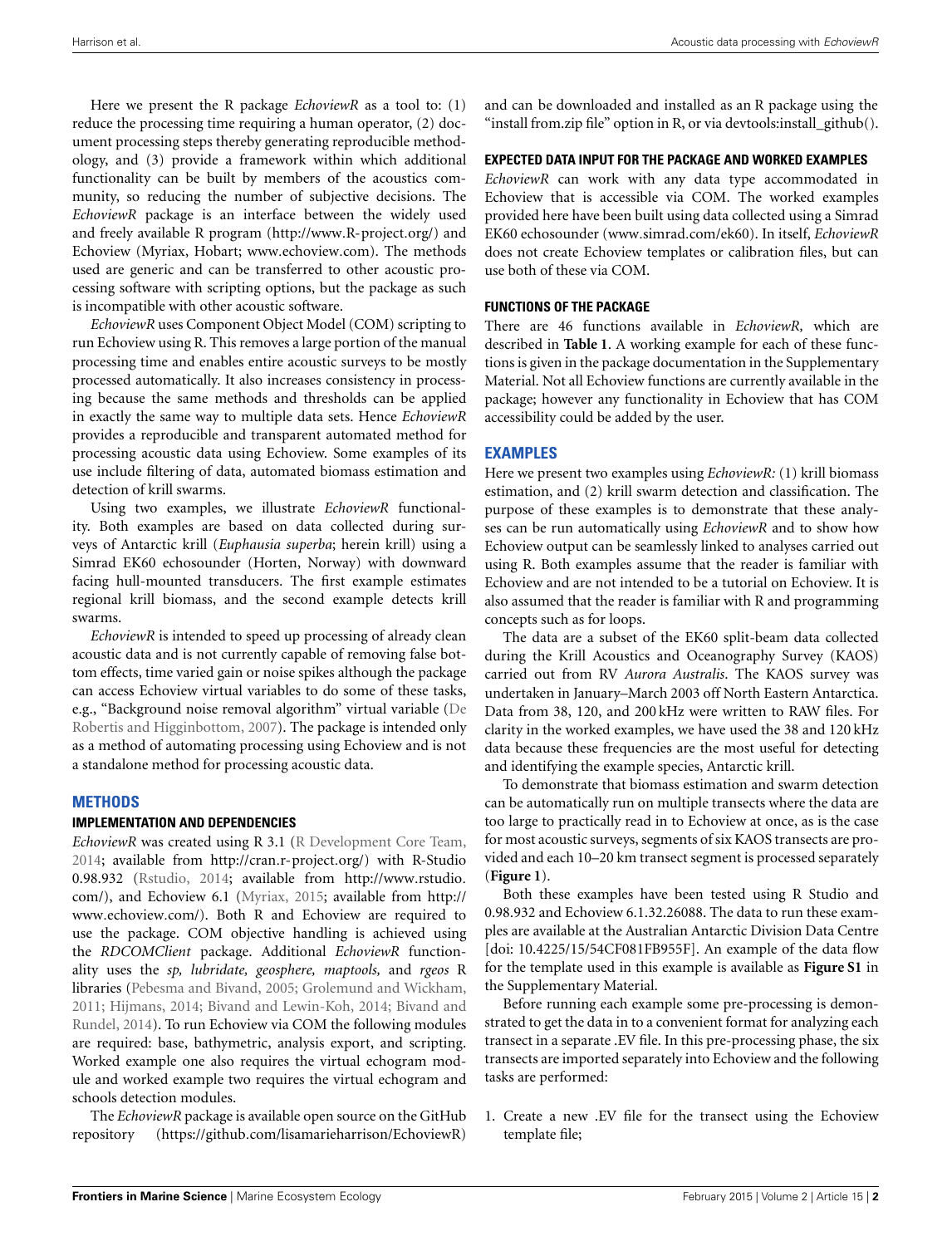#### <span id="page-2-0"></span>**Table 1 | Functions available in** *EchoviewR.*

| <b>Function</b>                        | <b>Description</b>                                                   |  |
|----------------------------------------|----------------------------------------------------------------------|--|
| <b>EVOpenFile</b>                      | Opens an existing .EV file                                           |  |
| <b>EVSaveFile</b>                      | Saves an existing . EV file                                          |  |
| <b>EVSaveFileAs</b>                    | Saves an existing .EV file to a new file<br>name                     |  |
| <b>EVCloseFile</b>                     | Closes an open .EV file                                              |  |
| <b>EVNewFile</b>                       | Creates a new .EV file                                               |  |
| <b>EVCreateFileset</b>                 | Creates a new fileset                                                |  |
| <b>EVFindFilesetByName</b>             | Finds a fileset by name                                              |  |
| <b>EVAddRawData</b>                    | Adds .RAW files to a fileset                                         |  |
| EVCreateNew                            | Creates a new .EV file from a template                               |  |
| EVminThresholdSet                      | Sets the minimum dB threshold for an<br>acoustic variable            |  |
| <b>EVSchoolsDetSet</b>                 | Sets schools detection parameters                                    |  |
| EVAcoVarNameFinder                     | Finds an acoustic variable by name                                   |  |
| EVRegionClassFinder                    | Finds a region class by name                                         |  |
| <b>EVSchoolsDetect</b>                 | Runs schools detection on an acoustic<br>variable                    |  |
| EVIntegrationByRegionExport            | Exports integration by region for an<br>acoustic obiect              |  |
| msDateConversion                       | Converts an Echoview date to readable<br>format                      |  |
| <b>EVAddCalibrationFile</b>            | Adds a calibration file to an .EV file                               |  |
| EVFilesInFileset                       | Finds the names of all .RAW files in the<br>fileset                  |  |
| <b>EVClearRawData</b>                  | Clears all .RAW files from a fileset                                 |  |
| EVFindFilesetTime                      | Finds the start and end date and time<br>of a fileset                |  |
| <b>EVNewRegionClass</b>                | Creates a new region class                                           |  |
| EVImportRegionDef                      | Imports a regions definition file                                    |  |
| <b>EVExportRegionSv</b>                | Exports Sv data for a region                                         |  |
| EVAdjustRegionBitmap                   | Adjusts the settings of a region bitmap<br>object                    |  |
| EVFindLineByName                       | Finds an Echoview line by name                                       |  |
| EVChangeVariableGrid                   | Changes the horizontal and vertical<br>grid for an acoustic variable |  |
| EVExportIntegrationByCells             | Exports integration by cells for an<br>acoustic variable             |  |
| EVAddNewAcousticVar                    | Adds a new acoustic variable                                         |  |
| EVShiftRegionDepth                     | Changes the depth of a region                                        |  |
| EVShiftRegionTime                      | Changes the time of a region                                         |  |
| <b>EVGetCalibrationFileName</b>        | Finds the calibration file name                                      |  |
| EVNewLineRelativeRegion                | Creates a new line relative region                                   |  |
| EVNewFixedLineDepth                    | Creates a new fixed depth line                                       |  |
| EVDeleteLine                           | Deletes a line object                                                |  |
| EVRenameLine                           | Renames a line object                                                |  |
| EVExportRegionDef                      | Exports region definitions for a single<br>region                    |  |
| <b>EVFindRegionByName</b>              | Finds a region object by name                                        |  |
| EVFindRegionClass                      | Finds a region class by name                                         |  |
| EVExportRegionDefByClass               | Exports region definitions for an entire<br>region class             |  |
| EVIntegrationByRegion<br>ByCellsExport | Exports integration by region by cells<br>for an acoustic variable   |  |

**Table 1 | Continued**

| <b>Function</b>        | <b>Description</b>                                           |  |
|------------------------|--------------------------------------------------------------|--|
| lawnSurvey             | Generate coordinates for a rectangular<br>lawn survey design |  |
| zigzagSurvey           | Generate coordinates for a zig-zag<br>survey design          |  |
| centreZigZagOnPosition | Centers a zig-zag survey on a given<br>position              |  |
| centreLawnOnPosition   | Centers a lawn survey on a given<br>position                 |  |
| exportMIF              | Write a map information file for import<br>into Echoview     |  |
| EVImportLine           | Imports an Echoview Line object                              |  |



<span id="page-2-1"></span>**FIGURE 1 | Map showing location of 6 the example transects in yellow.** Map created using Google Earth 7.1.2.2041.

- Import the EK60 .RAW data files for that transect;
- Add an Echoview.ecs calibration file;
- Import .evr region definitions files to remove off effort data;
- 5. Import a seabed exclusion line (lineKAOS .evl);

Close and save the file and repeat for remaining transects.

hese steps and the code to run them are demonstrated in the Read data using the R package EchoviewR to control Echoview ia COM" pdf vignette that is available with the Supplementary Material. Pre-processing must take place before examples 1 and are run.

# **EXAMPLE 1—KRILL BIOMASS ESTIMATION**

utomated biomass estimation of krill is demonstrated by proessing the six transects separately in Echoview and exporting the ata into R for density and biomass calculation. For each transect, the following steps are taken in Echoview:

- Open the transect's .EV file.
- Set the grid for 38 and 120 kHz noise removed values to 50 ping ∗ 5 m depth.
- Export integration by cells for 38 and 120 kHz noise removed values.

*(Continued)*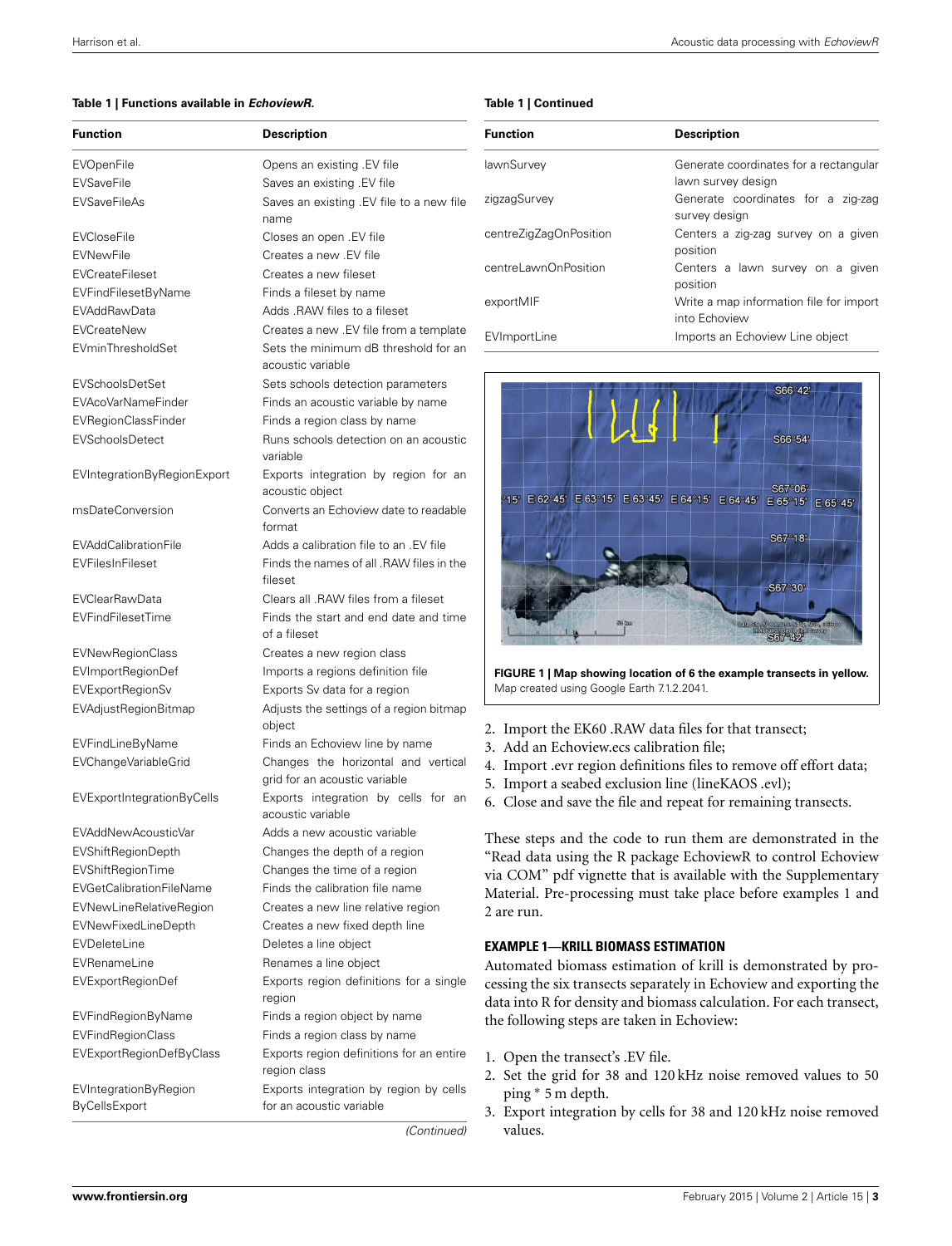This produces two .csv files for each transect, one containing 38 kHz and one containing 120 kHz integrated data (i.e., a mean volume backscattering strength value for each cell. Then, the following steps are taken in R.

- 1. Import the 38 and 120 kHz files for the transect.
- 2. Remove no data values (set -999 and 999 dB as NA) and depths *<*0.
- 3. Calculate the krill difference window of 120–38 kHz for each integration cell using the following formula:

$$
\triangle Sv_{ij} = Sv_{120_{ij}} - Sv_{38_{ij}}
$$

where  $Sv_{120ii}$  = mean 120 kHz backscattering strength for cell at interval *j* at depth *i* and  $Sv_{38ij}$  = mean 38 kHz backscattering strength for cell at interval *j* at depth *i*.

- 4. Apply the dB difference technique (e.g., [Watkins and Brierley](#page-5-9), [2002\)](#page-5-9) by setting  $Sv_{120}$ <sub>*ii*</sub> values outside the survey-specific dB difference range of  $1.04$  >= $\Delta Sv_{ii}$  < = 14.75 dB to NA as these windows are unlikely to contain krill.
- 5. Convert the backscattering strength,  $Sv_{120ii}$  for each cell to linear scale, *sv*120*ij* (Echoview uses a log scale by default):

$$
s v_{ij} = 10^{\frac{S v_{ij}}{10}}
$$

6. Calculate mean volume backscattering strength (MVBS) across all depths for each 50 ping integration interval using the following formula:

$$
MVBS_j = 10\log_{10}\frac{1}{n_j} \sum_{i=0}^{n_j} s v_{120ij}
$$

where  $j =$  integration interval,  $n =$  maximum depth within integration interval *j* and  $sv_{120_{ij}} =$  backscattering strength at 120 kHz for interval *j* at depth *i*.

7. Calculate estimates of krill density,  $\hat{p}_i$ , for each integration interval:

$$
\hat{p}_j = n_j^* 10^{\left\{\frac{MVBS_j - TS}{10}\right\}}
$$

where  $n_i$  = maximum depth of integration interval *j*,  $MVBS_i$  = mean volume backscattering strength for interval  $j$  as calculated above and  $TS =$  target strength for 1 kg of krill at 120 kHz.

8. Calculate the overall transect density,  $\hat{p}_k$  for transect *k*:

$$
\hat{p}_k = \frac{1}{s_k} \sum_{j=1}^{s_k} \hat{p}_j
$$

where  $j =$  integration interval,  $k =$  transect and  $s_k =$  number of integration intervals within transect *k.*

9. The full s[urvey density is then estimated using the](#page-5-10) Jolly and Hampton [\(1990](#page-5-10)) method, which uses the weighted density of each transect by length to calculate total survey density. Note

that the formula has been modified to remove stratum as no strata were used in the KAOS example survey design:

$$
\hat{p} = w_k \hat{p}_k
$$

where  $k =$  transect,  $w_k = \frac{L_k}{L}$ ,  $L_k =$  length of transect  $k$  in km, *L* = length of all survey transects in km and  $\hat{p}_k$  = estimated density for transect *k*.

10. The full survey biomass estimate, *b*, is then calculated by multiplying the weighted survey density by survey area:

$$
\hat{b} = \hat{p}A
$$

where  $\hat{p}$  = estimated survey biomass and *A* = survey area in  $km<sup>2</sup>$ .

Both the Echoview and R components above are run within loops to allow each transect to be run separately. This is done to demonstrate how looping over transects or days of a large survey is possible, rather than manually loading and processing each set of files. The *EchoviewR* and R code for the above analysis is shown in the "Biomass estimation using the R package EchoviewR to control Echoview via COM" pdf vignette that is available with the Supplementary Material. **[Table 2](#page-3-0)** shows the estimated density, length and biomass for the sample transects and survey area.

Example 1 has demonstrated the use of *EchoviewR* to automatically process and extract data by transect from Echoview. Krill density and biomass are then calculated in R using the extracted .csv files.

## **EXAMPLE 2—SWARM DETECTION AND CLASSIFICATION**

Automated swarm detection and classification of krill aggregations is demonstrated here using *EchoviewR*. The code for this example is available in the "Schools detection using the R package EchoviewR to control Echoview via COM" pdf vignette file available with the Supplementary Material. Each transect is processed separately to demonstrate how a full survey can be processed automatically using loops. Schools detection is run in Echoview and then detected aggregations are classified and clustered in R. The following steps are undertaken in Echoview using *EchoviewR*:

<span id="page-3-0"></span>

| Table 2   Estimated transect krill areal density and survey biomass for |
|-------------------------------------------------------------------------|
| the six example transects.                                              |

| Transect<br>number | Mean estimated<br>density, $gm^{-2}$ | <b>Transect</b><br>length, km | Biomass,<br>tones |
|--------------------|--------------------------------------|-------------------------------|-------------------|
|                    | 3.26                                 | 13                            | 42                |
| 2                  | 20.66                                | 22                            | 454               |
| 3                  | 43.74                                | 15                            | 656               |
| 4                  | 22.57                                | 22                            | 467               |
| 5                  | 6.66                                 | 18.5                          | 123               |
| 6                  | 4.99                                 | 21.5                          | 107               |
| Full survey area   | 16.79                                | 112                           | 43, 497           |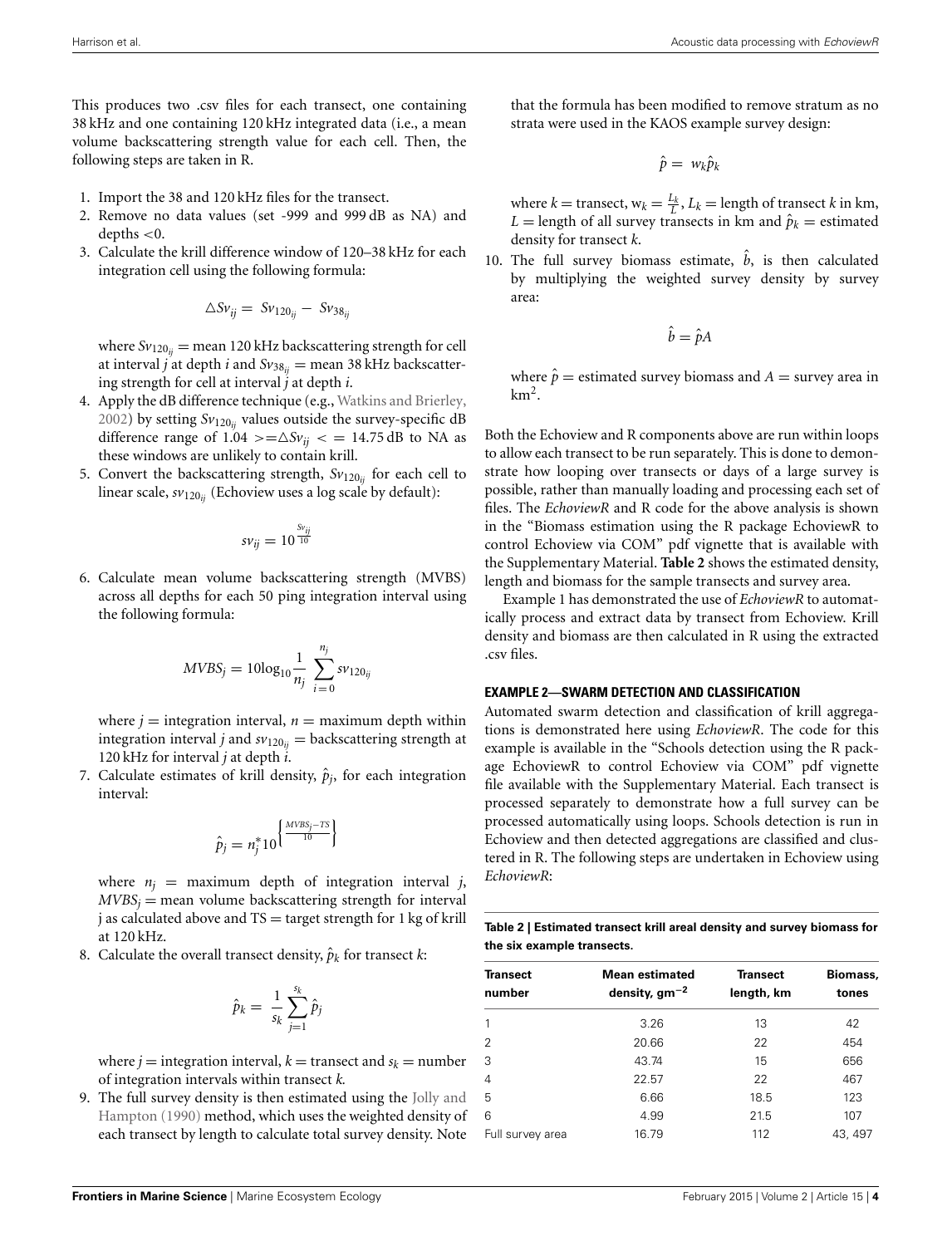- 1. Open the transect's .EV file.
- 2. Run schools detection on the variable *120 7x7 convolution*, assigning all detected schools to the region class "aggregations."
- 3. Export 120 and 38 kHz data for regions of class "aggregations" to a .csv file using the *EVIntegrationByRegionExport* function. This exports a single mean Sv for each aggregation.

In this example, all detected aggregations are exported. However, it is also possible to export only aggregations classified as krill using the *120-38 aggregation dB difference filter* variable included in the template. The filter sets the *Krill aggregations* data to NULL if the *120-38 aggregation dB difference* value for that cell is outside the [1.04, 14.75] dB difference window for the KAOS survey.

The exported aggregations can now be classified and clustered in R. Each transect is run separately using a loop:

- 1. Import the 120 and 38 kHz export by regions files.
- 2. Remove null values (-999).
- 3. Calculate the 120–38 kHz difference window and subset data to only include difference values between [1.04, 14.75].
- 4. If no aggregations were classified as krill, exit here and move to next transect.
- 5. If krill aggregations are found, run cluster analysis using the *ClusterSim* library using selected metrics.
- 6. Print a summary table of the number of aggregations assigned to each identified cluster. **[Table 3](#page-4-10)** shows the number of krill swarms identified and the number of clusters detected for each transect.

This example has demonstrated how school detection, data export and cluster analysis can be run automatically for an entire acoustic survey.

# **DISCUSSION AND FUTURE DIRECTIONS**

*EchoviewR* is a free interface between R and Echoview that provides automated acoustic data processing. It drastically decreases manual processing time and reduces subjectivity by providing an easy way to implement exactly the same method across surveys. This package enables reproducible methodology, which is a vital part of the scientific method. We have given examples of automated krill biomass estimation and school detection using *EchoviewR* that demonstrate the use of the package on a subset of the KAOS survey. This method can easily be extended to run a full survey by transect, day or any other subset required.

## <span id="page-4-10"></span>**Table 3 | Number of unique krill aggregation clusters identified for each transect.**

| <b>Transect number</b> | Number of krill swarms | <b>Number of clusters</b> |  |
|------------------------|------------------------|---------------------------|--|
|                        |                        |                           |  |
| $\overline{2}$         | 37                     | 9                         |  |
| 3                      | 105                    | 6                         |  |
| $\overline{4}$         | 64                     | З                         |  |
| 5                      | 8                      | 3                         |  |
| 6                      | 14                     | ค                         |  |
|                        |                        |                           |  |

There are a number of limitations to the package. Currently it is only available for use for single and split beam echo sounder data. *EchoviewR* is also unable to handle removal of noise and false bottom effects, which must be completed prior to using the package. Not all functions in Echoview are currently available using *EchoviewR*, however any COM functionality in Echoview can be implemented in R. The COM hierarchy help page is a useful starting point for those wishing to add extra functions.

*EchoviewR* is accessible as free software from the *EchoviewR* GitHub repository (https://github*.*[com/lisamarieharrison/](https://github.com/lisamarieharrison/EchoviewR) [EchoviewR\)](https://github.com/lisamarieharrison/EchoviewR) and is readily available for community development. An important next step is the implementation of false bottom and noise removal using *EchoviewR*, and it is our hope that the acoustic community will take the tools that we are providing and extend the package to include the functionality that they require. We also underline that the methods described here are generic, and hope the work can inspire the implementation of scripting interface in other acoustic processing software.

# **ACKNOWLEDGMENTS**

We would like to thank Echoview for their support of this project. This research is a contribution to Australian Antarctic Division science programme Project 4104 and project 4102. MC is funded by Australian Research Council grant FS11020005. LH is funded by a Macquarie University Research Excellence Scholarship.

# <span id="page-4-9"></span>**SUPPLEMENTARY MATERIAL**

The Supplementary Material for this article can be found online at: http://www*.*frontiersin*.*[org/journal/10](http://www.frontiersin.org/journal/10.3389/fmars.2015.00015/abstract)*.*3389/fmars*.*2015*.* [00015/abstract](http://www.frontiersin.org/journal/10.3389/fmars.2015.00015/abstract)

**Figure S1 | Screenshot of the Echoview data flow used for the examples.** Template made using Echoview 6.0.

# **REFERENCES**

- <span id="page-4-1"></span>Benoit-Bird, K. J., Battaile, B. C., Heppell, S. A., Hoover, B., Irons, D., Jones, N., et al. (2013). Prey patch patterns predict habitat use by top marine predators with diverse foraging strategies. *PLoS ONE* 8:e53348. doi: 10.1371/journal.pone.0053348
- <span id="page-4-7"></span>Bivand, R., and Lewin-Koh, N. (2014). *maptools: Tools for Reading and Handling Spatial Objects. R Package Version 0.8-29*. Available online at: <http://CRAN.R-project.org/package=maptools>
- <span id="page-4-8"></span>Bivand, R., and Rundel, C. (2014). *rgeos: Interface to Geometry Engine - Open Source (GEOS). R package version 0.3-4*. Available online at: <http://CRAN.R-project.org/package=rgeos>
- <span id="page-4-4"></span>Brierley, A. S., Fernandes, P. G., Brandon, M. A., Armstrong, F., Millard, N. W., McPhail, S. D., et al. (2002). Antarctic krill under sea ice: elevated abundance in a narrow band just south of ice edge. *Science* 295, 1890–1892. doi: 10.1126/science.1068574
- <span id="page-4-2"></span>Brown, C. J., Hewer, A. J., Meadows, W. J., Limpenny, D. S., Cooper, K. M., and Rees, H. L. (2004). Mapping seabed biotopes at hastings shingle bank, eastern English Channel. Part 1. Assessment using sidescan sonar. *J. Mar. Biol. Ass. U.K.* 84, 481–488. doi: 10.1017/S002531540400949Xh
- <span id="page-4-5"></span>De Robertis, A., and Higginbottom, I. (2007). A post-processing technique to estimate the signal-to-noise ratio and remove echosounder background noise. *ICES. J. Mar. Sci.* 64, 1282–1291. doi: 10.1093/icesjms/fsm112
- <span id="page-4-0"></span>Gerlotto, F., Soria, M., and Fréon, P. (1999). From two dimensions to three: the use of multibeam sonar for a new approach in fisheries acoustics. *Can. J. Fish. Aqua. Sci.* 56, 6–12. doi: 10.1139/cjfas-56-1-6
- <span id="page-4-6"></span>Grolemund, G., and Wickham, H. (2011). Dates and times made easy with lubridate. *J. Stat. Softw.* 40, 1–25.
- <span id="page-4-3"></span>Guihen, D., Fielding, S., Murphy, E. J., Heywood, K. J., and Griffiths, G. (2014). An assessment of the use of ocean gliders to undertake acoustic